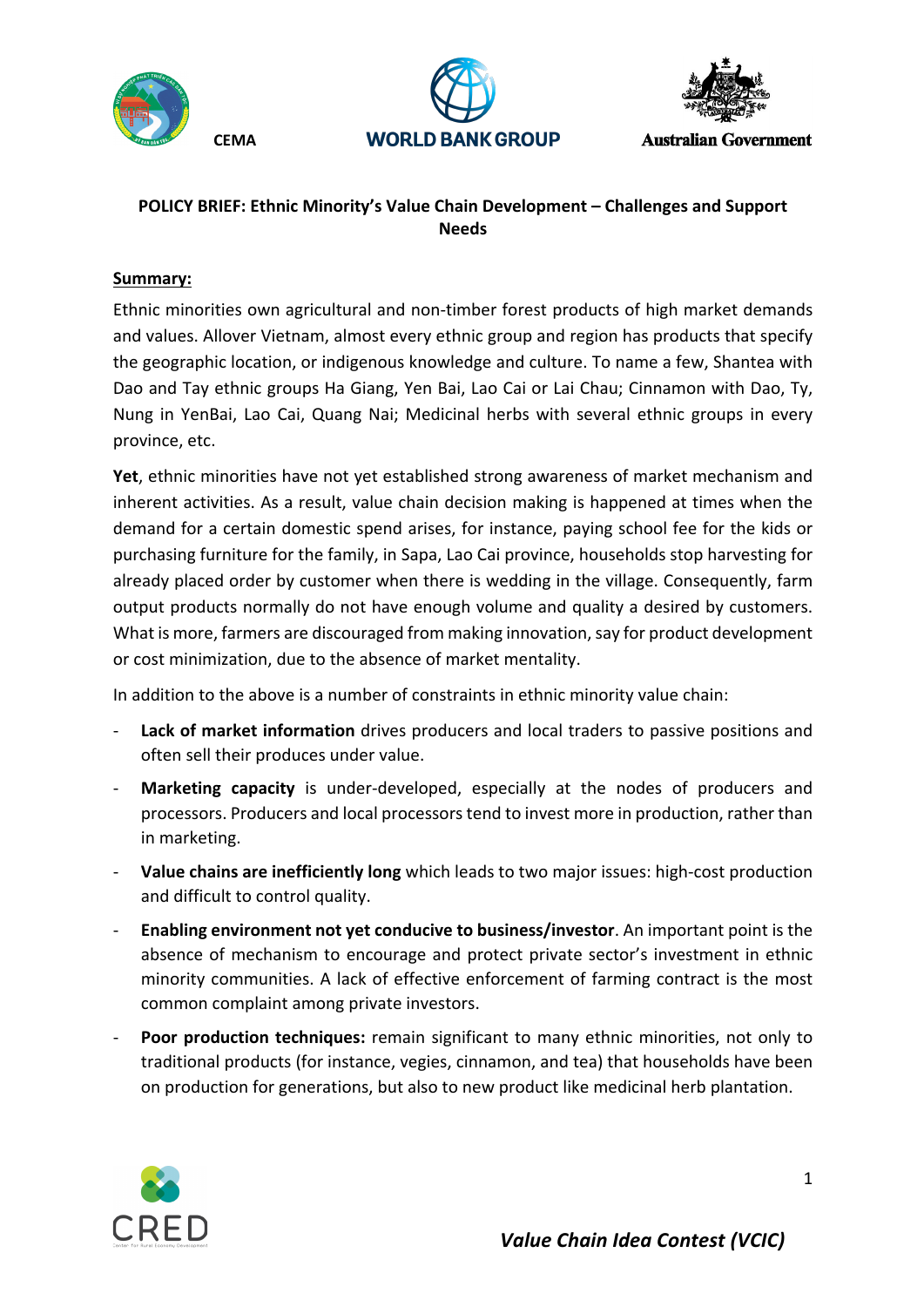





**Australian Government** 

- **Poor production infrastructure**: due to production sites are geographically scattered and in the face of budget constraint, investment in production infrastructure is not up to the level to sufficiently support farming activities.

# **Special supports are needed:**

 **CEMA** 

There are a number of policies to support ethnic minorities at most stages of the value chain, such as training, credit access, input support (seed, fertilizer), construction of infrastructure, production linkages, market access ... However, in order to promote more effectively the goal of helping ethnic minorities to actively build value chains, **the effectiveness of implementing policies is to be improved**. At the same time, there are additional adjustments to directly address specific issues related to cultural and socio-economic conditions of ethnic minorities.

To increase effectiveness, support for ethnic minority people to actively build up value chains should be presented under three different levels: **general level**, **industry level, and the level of individual value chains**. Because value chains vary widely in terms of markets and production and business conditions, this approach can address, more in depth, specific issues of individual value chains.

Support activities should be carried out on the principle of **building a market system** when possible, for example, the interventions will not be made directly to the beneficiaries but through service providers of inputs and outputs for actors in the chain.

### *1. At general level*

Raising **awareness of ethnic minorities on market economy activities**: training, study tours, dialogues between actors, events for learning from models / ethnic minority individuals who have succeeded in building value chains. These activities should be carried out in the principle of image-rich, hands-on work, at the same time, integrated in or built close to the daily activities of ethnic minorities.

**Further improve access to credit:** establish mechanism to provide sufficient information on credit sources in the area, build and replicate people's credit models (there have already been many successful models in many localities). However, the support should not only focus on procedure to access to the loan but also on **providing advice in assess and management of loan risk (when appropriate).** It is possible to study and test a trilateral loan model, linked to output enterprises, to enhance the linkage among chain actors.

Improving distribution and production infrastructure to serve the value chain: the solution can be completely open with the **aim to attract investment resources** for the items most needed to develop the target value chain in the area. Some examples of activities are: organizing exchange seminars to identify investment needs, connecting with development programs and funds, seeking investment socialization through participation of private sector and indigenous peoples.

### *2. At sector/industry level*

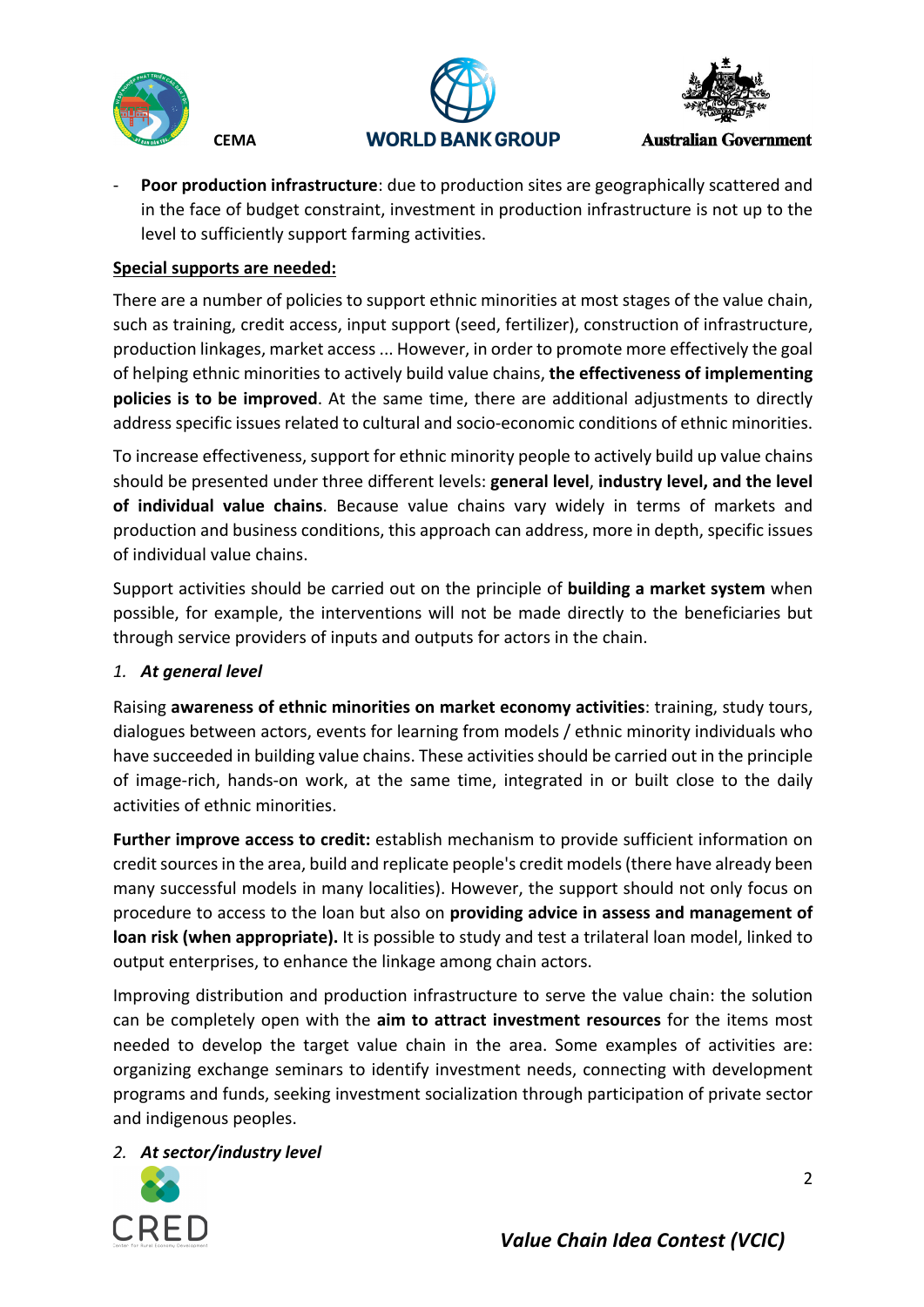

 **CEMA** 





**Australian Government** 

Determine priorities for a number of sectors with high potential for ethnic minorities to actively participate and develop the value chain. Not all industries have the same potential. Tea and cinnamon are the products participated by large communities of ethnic minority households due to the characteristics of the resource area; in contrast, pharmaceutical products are unlikely to attract many households due to limited demand volume. Priority criteria are based on three main pillars: ethnic minority participation / leadership, market potential, and available resources.

**Attract businesses / cooperatives to invest in the target sector** and play a leading role or lead in the value chain. This could be delivered by: organizing public-private dialogue, introducing investment opportunities, building brand of regional supply base (for example: Hoang Su Phi tea area in Ha Giang province, Bac Ha's medicinal herbs region in Lao Cai province, and Moc Chau temperate vegetable growing region in Son La province), reviewing and improving policies to attract special investment for ethnic minorities, in which it is necessary to develop a number of mechanisms to help minimize risks related to the development of input supply base.

Facilitate the **formation of production and business groups / organizations of ethnic minority people.** These are expected to become key actors in target value chains. Interventions should be focused on three mutually reinforcing target groups: (a) Form and build up capacity on production and business management, in which teamwork skills in production and sales are particularly of importance, (b) develop programs to identify and train up core ethnic minority leaders, who show high potential of competence in leadership and business administration, (c) develop and strengthen connections between the groups and individuals mentioned above.

**Replicate ethnic minority–inclusive production and business models:** this should not be widespread. To ensure effectiveness, conditions for successful replication are to be carefully identified to provide evidence- based input for selecting models for replication.

Establish **innovation funds at regional level for ethnic minorities**: innovation to receive support can be on a different scale, from incremental improvement to break-through ideas. The purpose is to facilitate realization of small initiatives, which are not prioritized by ethnic minority actors due to high level of perceived risks or. Fund activities should not only stop at seeking and approving grants, but should also cover risk management consulting, business planning for innovative ideas, and business plan implementing.

### *3. At individual value chain level*

Experiment specific mechanisms for development of new products/sectors that have high potential to build up value chains for ethnic minorities. These could be specialties, produced on the basis of local advantages, or new products having significant market potential but involved with high level of risk (for example, the herbal medicinal products).